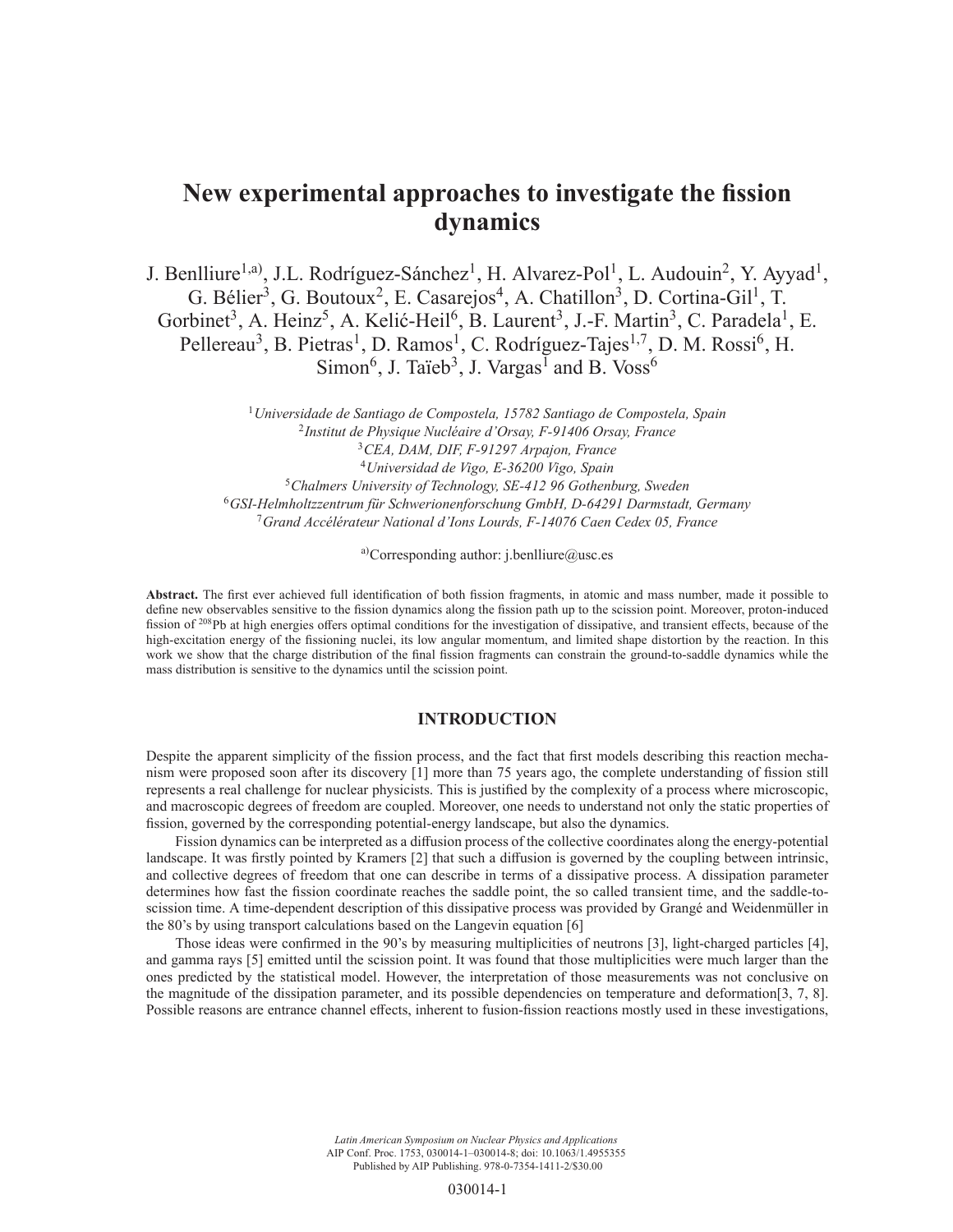deficiencies in the model calculations used for the interpretation of the measurements, or the fact that only few observables were used to constrain a non negligible number of parameters in those calculations.

In order to overcome this situation, the use of fragmentation or spallation reactions investigated in inverse kinematics was proposed. The boosting of the fission fragments induced by the inverse kinematics made it possible to fully identify in atomic, and mass number one of the final fission fragments using a high resolving power magnetic spectrometer [9], or identify in atomic number both fragments using large acceptance ionization chambers [10]. Moreover, fragmentation or spallation reactions produce fissioning systems with high excitation energy, moderate angular momentum, and small shape distortion, fulfilling the optimal conditions for the investigation of dissipative effects in fission [6, 11].

The fission of stable actinides or pre-actinides, such as  $^{238}$ U [12, 13],  $^{208}$ Pb [14],  $^{197}$ Au [15],  $^{181}$ Ta [16], or even non stable pre-actinides [17], was investigated using this experimental technique. These works shown that the charge distributions of the final fission fragments, and the corresponding partial fission cross sections can be used to constrain dissipative effects from the initial configuration of the fissioning system until the saddle point. Model calculations determined that the value of the reduced dissipation parameter describing those observables in all these reactions was  $\beta = 4.5 \, 10^{21} \, s^{-1}$ .

In the present work we go a step further, both in the experimental technique, and the investigation of the fission dynamics. We used a new generation experimental setup giving access, for the first time, to the complete identification of both fission fragments in atomic and mass number. This new experimental capabilities made it possible to define new observables sensitive to the fission dynamics up to the scission point that were used to characterize the friction parameter at small and large deformations.

## **EXPERIMENTAL SETUP AND MEASUREMENTS**

The main challenges of the present research program was to have access to observables requiring the complete identification in atomic and mass number of both fission fragments. This was achieved by using the inverse kinematics technique, and a new generation detection setup SOFIA [18]. An schematic representation of this detection setup is depicted in Fig. 1 where the different detectors and the large acceptance dipole are shown.



**FIGURE 1.** Schematic representation of the SOFIA detection setup including all the detectors used for the identification of the fission fragments, the helium pipes to reduce the energy straggling and the large acceptance dipole magnet. See text for a detailed description.

The experimental setup is divided in two parts, one used to characterize the incoming beam ions, and another dedicated to measure the fission fragments. The first part consists of a plastic scintillator detector (start) [26] used to measure the time-of-flight (ToF) of the fragments, a multi-sampling ionization chamber (MUSIC) [27], and a time projection chamber (TPC) [28]. These last two detectors provide the beam identification, and its position on the target, respectively.

The second part consists of a double multi-sampling ionization chamber (Twin MUSIC) [29], two multi-wire proportional counters (MWPCs) [31, 30], a large acceptance dipole magnet (ALADIN), and a ToF Wall [26]. The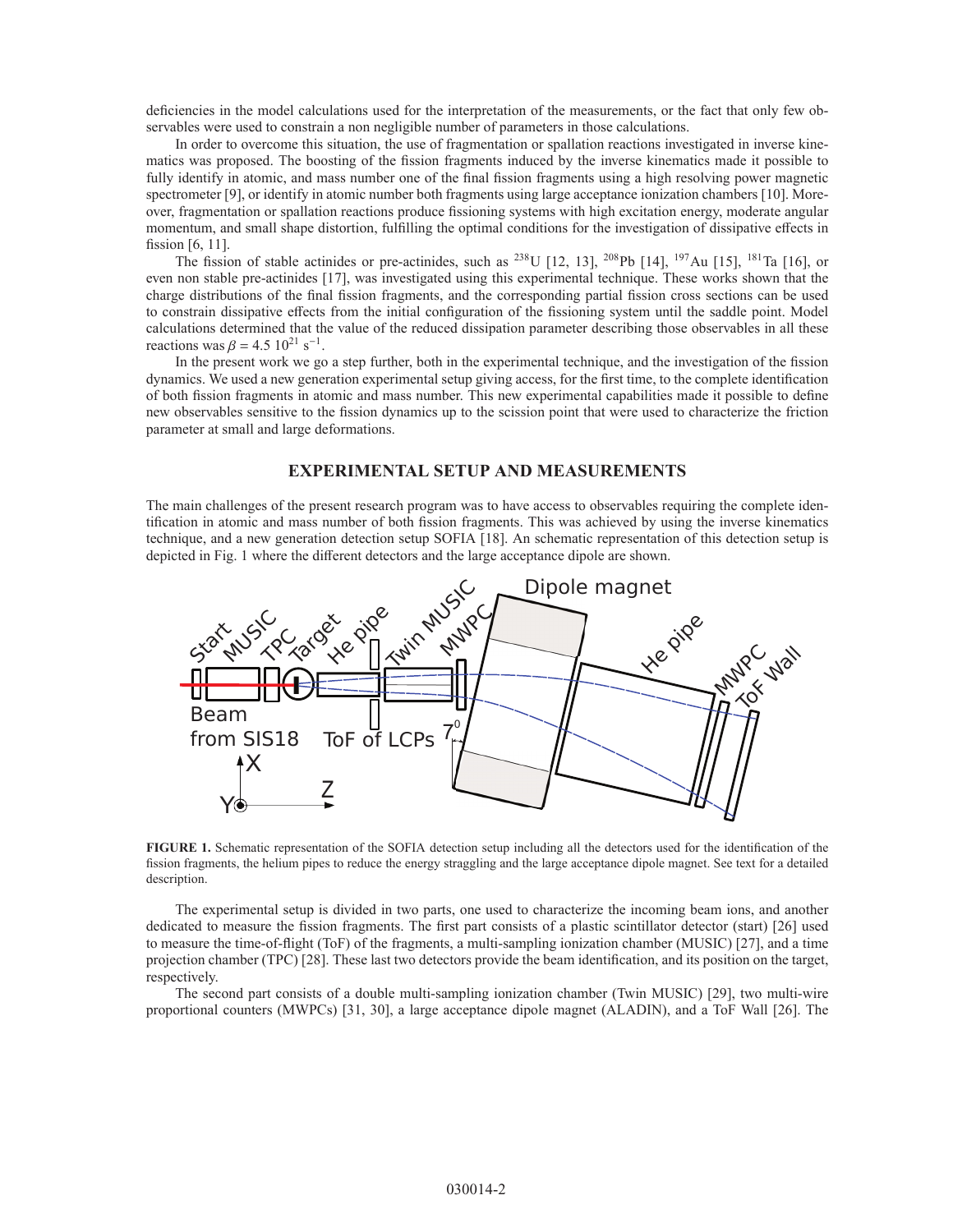Twin MUSIC chamber, filled with P25 (74.5% of Argon, 25% of CH<sub>4</sub>, and 0.5% of CO<sub>2</sub>) gas, has a central vertical cathode that divides its volume (60 cm long, 20 cm high and 20 cm wide) into two active parts, segmented in ten anodes each. These anodes provide ten independent energy-loss, and drift-time measurements which allow to obtain the atomic numbers with a resolution below 0.43 charge units full width at half maximum (FWHM), and the angles on the plane *X*-*Z* with a resolution below 0.6 mrad (FWHM). MWPCs situated in front and behind the dipole magnet, provide the horizontal (*X*), and vertical (*Y*) positions of the fission fragments. The MWPC situated in front of the dipole magnet (20 cm high and 20 cm wide) provides the *X* and *Y* positions with a resolution around 200  $\mu$ m and 1.5 mm (FWHM), respectively, while the MWPC situated behind the dipole magnet (60 cm high and 90 cm wide) provides those positions with a resolution around 300  $\mu$ m and 2 mm (FWHM), respectively. Both MWPCs were filled with a mixture of Argon (80%) and  $CO<sub>2</sub>$  (20%). Finally, a ToF Wall (60 cm high and 90 cm wide) made of 28 plastic scintillators (3.2 cm wide, 60 cm long and 0.5 cm thick) allows to measure the ToF of the fission fragments with respect to the start signal provided by the plastic scintillator, located at the entrance of the experimental setup, with a resolution around 40 ps (FWHM) [26]. The ALADIN magnet was set to a magnetic field of 1.6 T, and its gap (200 cm long, 50 cm high and 100 cm wide) was filled with helium gas at atmospheric pressure.

In addition, two pipes, also filled with helium gas at atmospheric pressure, were mounted in front of the Twin MUSIC chamber, and behind the dipole magnet ALADIN. The pipes were sealed by windows made of aluminizedmylar foils with a thickness of 35  $\mu$ m and 50  $\mu$ m, respectively. In all the cases, the helium gas was employed to reduce the energy and angular straggling of the fission fragments.

Finally, light-charged particles emitted in coincidence with fission fragments were identified using a ToF wall detector (ToF of LCPs), placed in front the Twin MUSIC chamber. This detector consists of two detection planes of segmented plastic-scintillators (50 cm long, 6 cm wide and 1 cm thick), one with six horizontal paddles, and another with six vertical paddles which leave a square hole  $(12.5 \times 12.5 \text{ cm}^2)$  in the center for the transmission of the fission fragments.

Full identification of the fission fragments was made using a ray-tracing method coupled to GEANT4 simulations to reconstruct their mass numbers. In the simulation, we took into account the composition, dimensions, and positions of the detectors, as well as the magnetic field, and helium gas inside the dipole magnet ALADIN. Outside of the magnet we assumed that fission fragments follow straight-line trajectories.

The reconstruction of the trajectories was done using the measured atomic numbers, positions, and angles of the fission fragments before the dipole magnet ALADIN, as well as the positions on the target obtained with the TPC, and tracking capabilities of the setup as an input for the simulation. Then, different trajectories were simulated for each fission fragment covering the expected range of *B*ρ, between 6−10 Tm. The simulated trajectories were used to parametrize the flight path length, and *B*ρ of each fission fragment, as a function of the position of the MWPC situated behind the dipole magnet. Then, this parametrization together with the experimental position recorded by the MWPC, were used to obtain the experimental flight path length, and *B*ρ of each fission fragment. Finally, the measured ToF, and the reconstructed flight path length were used to deduce the velocity of the fragments with a resolution of Δ*v*/*v* ∼ 0.11% (FWHM).

Consequently, the mass number (*A*) was obtained for each fission fragment from its magnetic rigidity, velocity and atomic number, according to the equation:

$$
A = \frac{eZ}{u} \frac{B\rho}{\beta \gamma c} \tag{1}
$$

where  $Z$  is the atomic number provided by the Twin MUSIC detector,  $B$  is the magnetic field inside the magnet,  $\rho$  is the radius of the trajectory, u is the atomic mass unit, e is the electron charge,  $\gamma = 1/\sqrt{1 - v^2/c^2}$ , *v* is the velocity of the ion, and c is the velocity of light.

Using this procedure, the mass number of each fission fragment was obtained. The absolute calibration in mass number was deduced using previous measurements [32] as reference. The final average resolution achieved in mass number was  $\Delta A/A \sim 0.63\%$  (FWHM).

## **GROUND-TO-SADDLE DYNAMICS**

The almost complete kinematics measurements performed in this work give us the possibility to define observables sensitive to the dynamics of fission for different deformation values. Small deformations can be investigated by obtaining information from the dynamical evolution from the initial deformation of the fissioning nuclei up to the saddle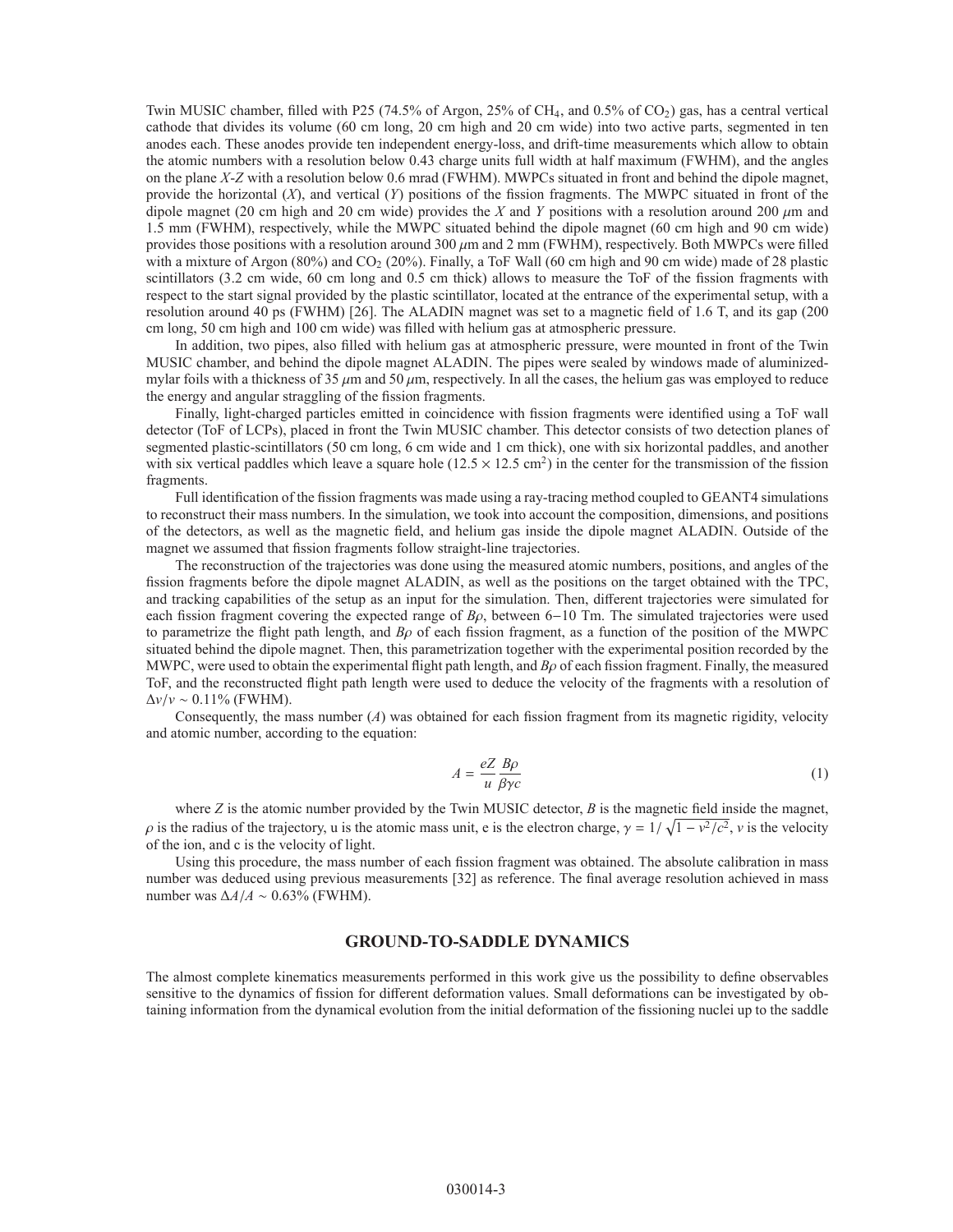

**FIGURE 2.** (a) Comparison of the total fission cross sections for the reaction <sup>208</sup>Pb + *p* as a function of the bombarding energy with different model calculations (lines). The data are taken from Refs. [35, 36, 37, 34, 33]. (b) As (a) but for the the reaction *nat*Pb + *n*. The data are taken from Refs. [38, 39].

point. The most widely used observable characterizing the fission process at the saddle deformation is the fission probability. In our case we determined the fission cross sections normalizing the number of fission events to the beam flux and target thickness. Moreover, we correct the measured fission yields by the detection efficiency and possible multiple reactions in the target. A detailed description of this procedure can be found in Ref. [19].

In the left panel of Fig. 1 we display as solid points the total fission cross sections measured in this work at 370*A*, 500*A* and 650*A* MeV. In the same figure we also show other measurements in inverse kinematics at 1000*A* MeV [33] and 500*A* MeV [34], and in direct kinematics below 200 MeV [35, 36, 37]. As shown in the figure, the measured cross section at 500*A* MeV is in perfect agreement with the previous measurement by Schmidt and collaborators [34], and our energy dependence also seems to be in good agreement with other measurements at higher and lower energies.

In order to investigate the dynamics of the fission process up to the saddle point, we use state-of-the-art calculations performed with the intra-nuclear cascade code INCL [40] coupled to the deexcitation code ABLA07 [23]. In intra-nuclear cascade codes, the collision of a high-energy projectile within a target nucleus initiates a succession of binary nucleon-nucleon collisions that may lead to the emission of pre-equilibrium nucleons. In INCL and ISABEL, nucleons are described as point-like particles, and as a continuous medium perturbed by the collisions induced by cascade particles, respectively. Nucleons in INCL are endowed within a realistic phase-space density (Woods-Saxon in configuration space, hard Fermi sphere in momentum space), while in ISABEL, both projectile and particle follow a folded Yukawa density distribution. In INCL, the excitation energy and the angular momentum induced by the intra-nuclear cascade are computed according to particle-hole excitations. The cascade stops self-consistently when the prefragment is assumed to be thermalized. In contrast, in ISABEL the cascade stops when the energy is below a specific cutoff energy. In both codes, the remaining excitation energy is distributed among all the nucleons.

The ABLA07 code describes the deexcitation of a thermalized compound nucleus by fission or by the emission of light charged particles, γ-rays, neutrons, and intermediate-mass fragments (IMF) following Weisskopfs model [41]. The fission probability is computed according to a time-dependent fission width following the analytical description of the solutions of the corresponding Fokker-Plank equation proposed in Refs. [24, 11, 25]. The code also allows to evaluate the fission width according to the transition-state model of Bohr and Wheeler [1] or the time-independent formulation of Kramers [2]. Important parameters in the code are the level density parameters that are calculated according to the parametrization proposed by Ignatyuk [42], and angular momentum dependent fission barriers which are taken from Sierks finite-range liquid drop model [43]. For the dynamical description of the fission width based on the Fokker-Planck equation another important ingredient is the friction parameter governing the energy transfer rate between intrinsic and collective degrees of freedom.

The results of these calculations are depicted by the different lines shown in Fig. 2. In these calculations we investigate the role of two different ingredients in the model, level densities and the dissipation parameter. As can be seen, different combinations of the values adopted for the level density parameter and the friction parameter could provide a reasonable description of the measured cross sections. Although the best description of the data corresponds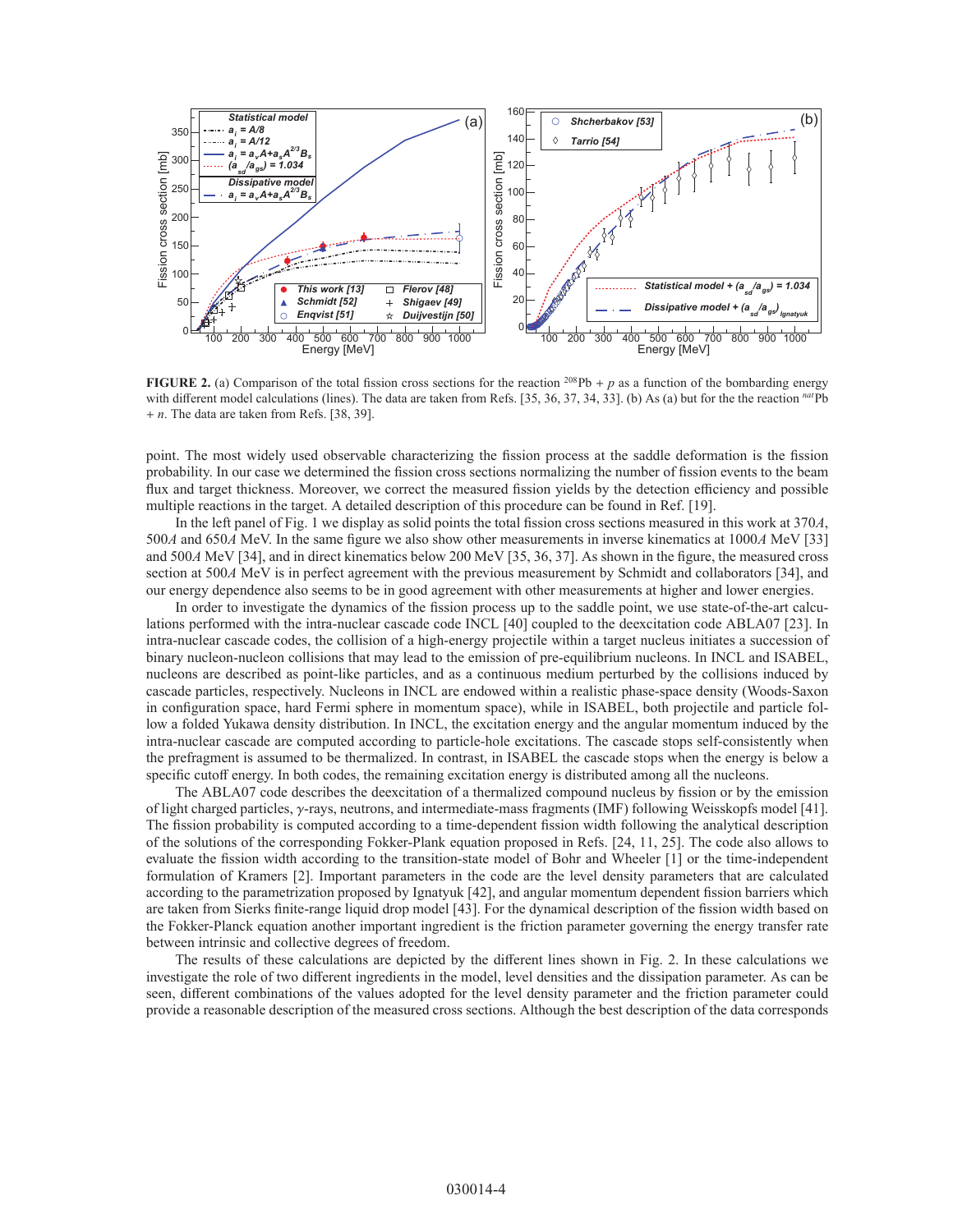

**FIGURE 3.** (a) Fission cross section of the reaction <sup>208</sup>Pb + *p* at 500*A* MeV as a function of the atomic number of the fissioning nuclei (open circles). The lines represent different model calculations. (b) Width of the atomic-number distribution of the final fission fragments measured in spallation and fragmentation reactions of <sup>208</sup>Pb as a function of the atomic number of the fissioning nuclei for different targets (protons (points) and <sup>27</sup>Al (open triangles) and projectile energies. The lines represent different model calculations.

to a calculation using a dynamical description of the fission width with a value of the friction parameter around  $\beta$  $= 4.5 \times 10^{21} \text{ s}^{-1}$ , and a deformation dependent description of the level density parameter according to the prescription proposed by Ignyatyuk [42].

Similar results are obtained in the right panel of Fig. 2 where total fission cross sections from neutron-induced fission reactions on *nat*Pb are shown, and in the left panel of Fig. 3 where we depict partial fission cross sections according to the sum of the atomic numbers of the final fission fragments. Considering that proton emission is negligible after the saddle point because of the large neutron excess of the fission fragments, the final charge of the final fission fragments should be representative of the charge of the fissioning nuclei at saddle. Therefore, most of the protons should be lost during the intra-nuclear cascade phase and the difference in charge between the initial nucleus and the final fission fragments should be correlated with the excitation energy gained by the nucleus in the collision. Even in this later case the results are not conclusive. Our conclusion was that the use of a single observable can not unambiguously constrain fission models. This could explain the large discrepancies in the need of dissipative and transient effects in fission, and even in the magnitude of the friction parameter.

In order to overcome this situation we proposed the use of additional observables sensitive to the fission dynamics up to the saddle point. In particular we used the correlation between the width of the charge distribution of the fission fragments and its total charge. According to a statistical interpretation, the fluctuation in charge of the fissioning nuclei should be governed by the curvature of the potential describing the fission process in charge asymmetry and the temperature. Because the charge of the final fragments should not be very different to the charge of the fissioning system at saddle, the width of the charge distribution of the fission fragments should provide information on the temperature of the fissioning system at saddle. This hypothesis is supported by the fact that this width does not depend on the entrance channel of the reaction as shown in the right panel of Fig. 3. Moreover, the calculations shown in this figure indicate the inadequacy of statistical models for describing the fission process and clearly constrain the description of the level density parameter.

Once we have fixed the description of the level density parameter with the width of the charge distribution of the fission fragments, we can investigate the magnitude of the dissipation parameter using the partial fission cross sections as a function of the charge of the fissioning nucleus as shown in the left panel of Fig. 4. The calculations in this figure clearly show the sensitivity of this observable to the dissipation parameter at small deformation obtaining the best description for a value  $\beta_{gs} = 4.5 \, 10^{-21} \, \text{s}^{-1}$ .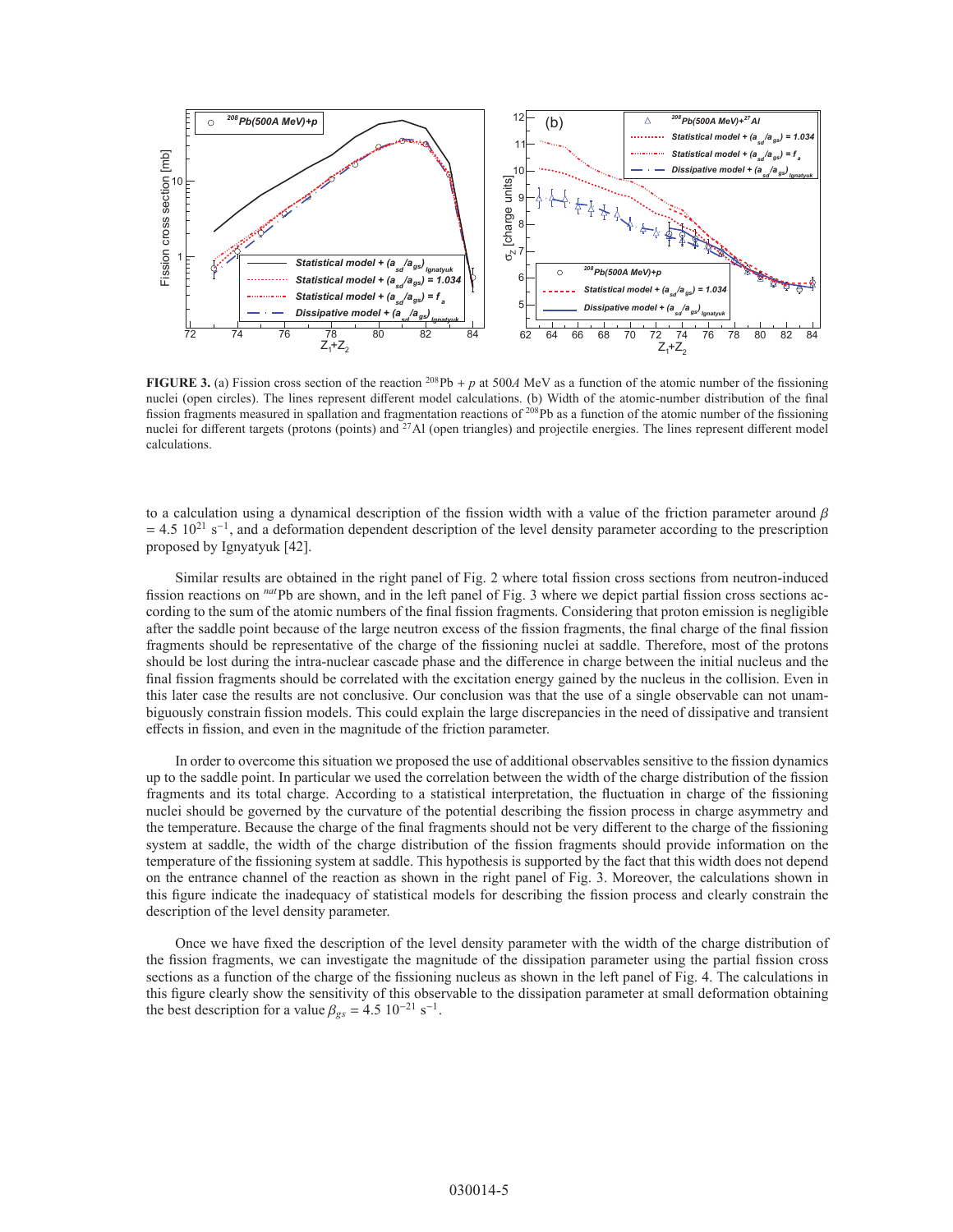

**FIGURE 4.** (a) Fission cross sections of the final fission fragments as a function of the atomic number of the fissioning nuclei. (b) Average neutron excess of the final fission fragments as a function of the atomic number of the fissioning nuclei. The lines represent model calculations for different values of the dissipation parameters from ground-to-saddle (gs) and saddle-to-scission (ss) in units of  $10^{21}$  s<sup>-1</sup>.

#### **SADDLE-TO-SCISSION DYNAMICS**

The description of the saddle-to-scission dynamics has been mostly addressed in the past by using the multiplicities of emitted pre-scission neutrons. Following this idea, we proposed to use as alternative the neutron excess of the final fission fragments. Although the final neutron excess of the fragments also depends on the post-scission neutron emission, the saddle-to-scission emission should clearly influence this observable. The final sensitivity will depend on the accuracy of the model description of pre-saddle and post-scission neutron emission. On the other hand, this is an observable that we can determine with high accuracy using our experimental setup.

In the right panel in Fig. 4 we display the neutron excess of the final fission fragments as a function of their total charge, together with several model calculations. To include the fission dynamics beyond the saddle point in our model calculations, we have used the pioneering model proposed by Hofmann and Nix [48], who found an analytical solution for the average saddle-to-scission time obtained with the dynamical formulation of Kramers [2]. This dynamical time can be compared with the statistical evaporation time obtained from the sum of the particle decay widths to determine the number of particles emitted between the saddle and scission points. If the saddle-to-scission time of the fissioning system is longer than the statistical evaporation time, the fissioning system could emit additional particles during that phase, mainly neutrons and γ-rays, increasing the pre-scission particle multiplicities. The intra-nuclear cascade and the evaporation models used in these calculations have been previously validated describing the residual nuclei production in spallation reactions on non fissile targets, such as <sup>56</sup>Fe [44] and <sup>136</sup>Xe [45, 46, 47].

The calculations shown in Fig. 4.b clearly indicate again the inadequacy of using an statistical model for describing the saddle-to-scission time. Concerning the calculations based on transport equations, the benchmark also shows the sensitivity of the neutron excess of the final fragments to the value of the saddle-to-scission dissipation parameter. These calculations also show that different combinations of the ground-to-saddle and saddle-to-scission dissipation parameter can reproduce the data. Therefore, one needs an accurate determination of the ground-to-saddle dissipation parameter, using an independent observable, in order to conclude about the saddle-to-scission dynamics. In our case, once we have fixed the ground-to-saddle dissipation parameter, using the partial fission cross sections ( $\beta_{gs} = 4.5 \times 10^{-21}$ )  $s^{-1}$ ), we obtain the best description of the neutron excess of the final fragments using a saddle-to-scission dissipation parameter  $\beta_{ss} = 6.5 \, 10^{-21} \, s^{-1}$ .

Several conclusions are reached from the present work. First, we demonstrate that one needs several independent observables to characterize the different parameters in the model calculations. In particular, one needs an accurate characterization of the ground-to-saddle dynamics before any realistic determination of the saddle-to-scission dissipation parameter can be obtained. Moreover, we obtain almost the same value for the dissipation parameter at small and large deformations. Therefore, we do not observe any significant dependence of the dissipation parameter with deformation. We also describe all the observables used in this work with the same value of the dissipation parameter over a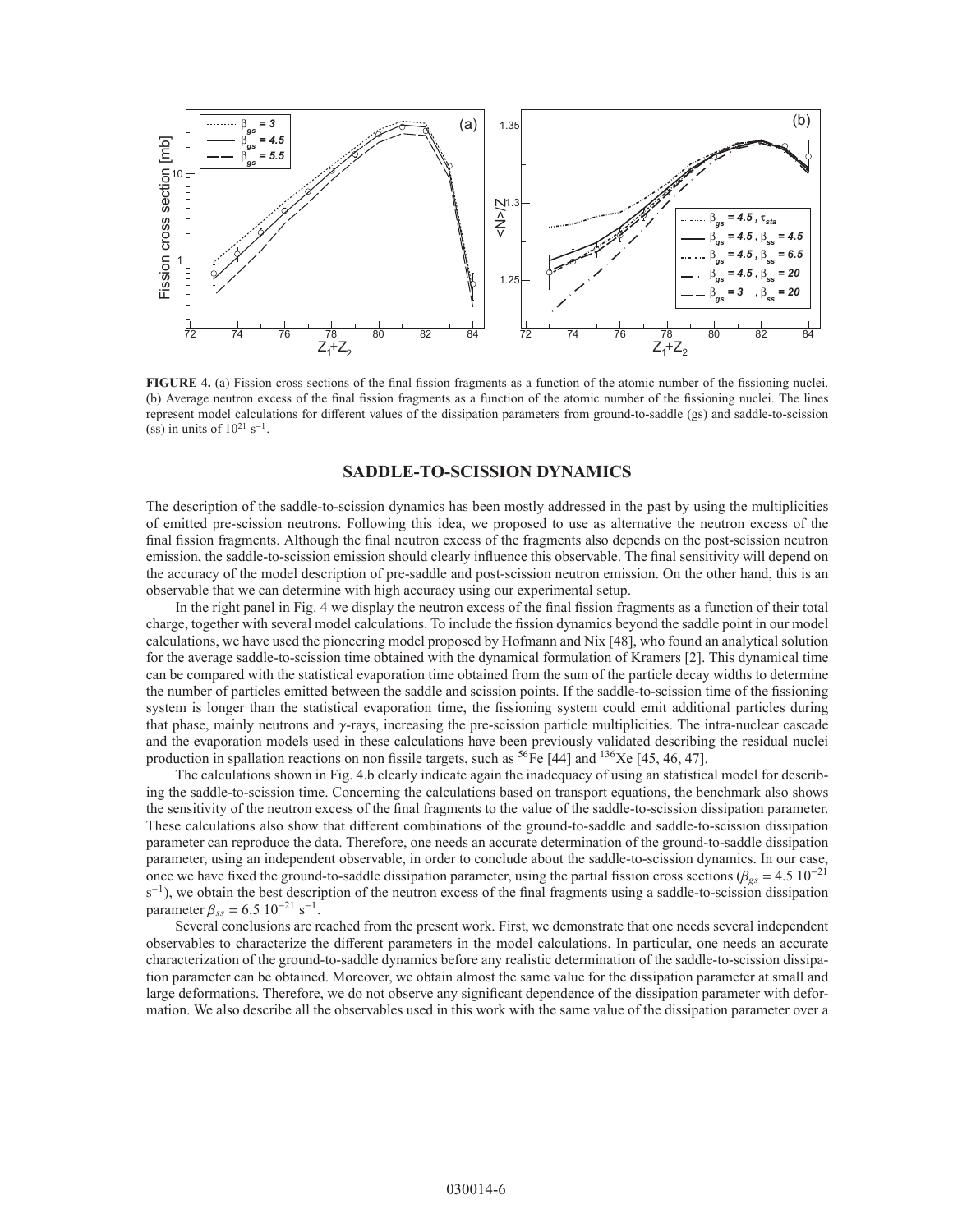broad range of excitation energy. This result also indicates that this parameter neither present a strong dependence on temperature.

# **CONCLUSIONS**

The SOFIA experiment at GSI represents a real break through in the investigation of nuclear fission. 75 years after the discovery of fission, both fission fragments were fully identified in atomic and mass number for the first time, taking advantage of the inverse kinematics technique and a state-of-the-art detection setup. This experiment makes then possible almost complete kinematics measurements. In this work we have presented the first experiment using the SOFIA setup to investigate the fission dynamics at high excitation energy, using proton induced fission reactions on <sup>208</sup>Pb. Those are the conditions expected to better show dynamical and transient effects in fission.

In this experiment we were capable to define several independent observables constraining the dynamics of the fission process along the fission path. In particular, we used partial fission cross sections according the the total charge of the final fission fragments to determine the dissipation parameter needed to describe the fission dynamics from ground-to-saddle deformation  $\beta_{gs} = 4.5 \, 10^{-21} \, \text{s}^{-1}$ .

We also proposed a new observable to investigate the fission dynamics from the saddle to the scission point, the neutron excess of the final fission fragments. It was also shown that post-saddle dynamics can only be characterized after an accurate determination of the properties of the fissioning system at saddle. The neutron excess of the fission fragments was shown to be an observable sensitive to the dissipation parameter at large deformation that was better describe using a value of  $\beta_{ss} = 6.5 \times 10^{-21} \text{ s}^{-1}$ .

The similitude between the values of the dissipation parameters obtained at small and large deformation allowed us to conclude that this parameter does not present any strong dependence on deformation, contrary to previous results. Moreover, the description of the measured observables over a broad range in excitation energy also seems to indicate that the dissipation parameter does not depend on temperature.

## **ACKNOWLEDGMENTS**

The authors are grateful to the GSI accelerator staff for providing an intense and stable beam of  $208Pb$ . We also acknowledge J.-M. Gheller and S. Leray for providing the liquid hydrogen target and N. Kurz and A. Prochazka for their technical support during the experiment. This work was partially supported by the European Commission under Projects No. ANDES-FP7-249671 and No. CHANDA-FP7-605203, the Spanish Ministry of Research and Innovation under Projects No. FPA2010-22174-C02 and No. Consolider-CPAN-CSD2007-00042 and the Regional Government of Galicia under the program "Grupos de Referencia Competitiva 2013-011".

#### **REFERENCES**

- [1] N. Bohr and J. A. Wheeler, [Phys. Rev.](http://dx.doi.org/10.1103/PhysRev.56.426) **56**, 426 (1939).
- [2] H. A. Kramers, [Physica](http://dx.doi.org/10.1016/S0031-8914(40)90098-2) **7**, 284 (1940).
- [3] D. Hilscher and H. Rossner, [Ann. Phys. Fr. \(Paris\)](http://dx.doi.org/10.1051/anphys:01992001706047100) **17**, 471 (1992).
- [4] M. Thoennessen and G. F. Bertsch, [Phys. Rev. Lett.](http://dx.doi.org/10.1103/PhysRevLett.71.4303) **71**, 4303 (1993).
- [5] J. P. Lestone, [Phys. Rev. Lett.](http://dx.doi.org/10.1103/PhysRevLett.70.2245) **70**, 2245 (1993).
- [6] P. Grangé, Li Jun-Qing, and H. A. Weidenmüller, *Phys. Rev. C* 27,
- [7] D. J. Hofman, B. B. Back, and P. Paul, [Phys. Rev. C](http://dx.doi.org/10.1103/PhysRevC.51.2597) **51**, 2597 (1995).
- [8] P. Fröbrich et al., [Nucl. Phys. A](http://dx.doi.org/10.1016/0375-9474(93)90352-X) **556**, 281 (1993).
- [9] M. Bernas et al., [Phys. Lett. B](http://dx.doi.org/10.1016/S0370-2693(97)01216-1) **415**, 111 (1997).
- [10] K.-H. Schmidt et al., [Nucl. Phys. A](http://dx.doi.org/10.1016/S0375-9474(99)00384-X) **665**, 221 (2000).
- [11] B. Jurado, C. Schmitt, K.-H. Schmidt, J. Benlliure and A. R. Junghans, [Nucl. Phys. A](http://dx.doi.org/10.1016/j.nuclphysa.2005.04.020) **757**, 329 (2005).
- [12] B. Jurado et al., [Phys. Rev. Lett.](http://dx.doi.org/10.1103/PhysRevLett.93.072501) **93**, 072501 (2004).
- [13] J. Benlliure, E. Casarejos, J. Pereira and K.H. Schmidt, [Phys. Rev. C](http://dx.doi.org/10.1103/PhysRevC.74.014609) **74**, 014609 (2006).
- [14] Y. Ayyad et al., [Phys. Rev. C](http://dx.doi.org/10.1103/PhysRevC.89.054610) **89**, 054610 (2014).
- [15] J. Benlliure et al. [Nucl. Phys. A](http://dx.doi.org/10.1016/S0375-9474(01)01331-8) **700**, 469 (2002).
- [16] Y. Ayyad et al., [Phys. Rev. C](http://dx.doi.org/10.1103/PhysRevC.91.034601) **91**, 034601 (2015).
- [17] C. Schmitt et al., [Phys. Rev. Lett.](http://dx.doi.org/10.1103/PhysRevLett.99.042701) **99**, 042701 (2007).